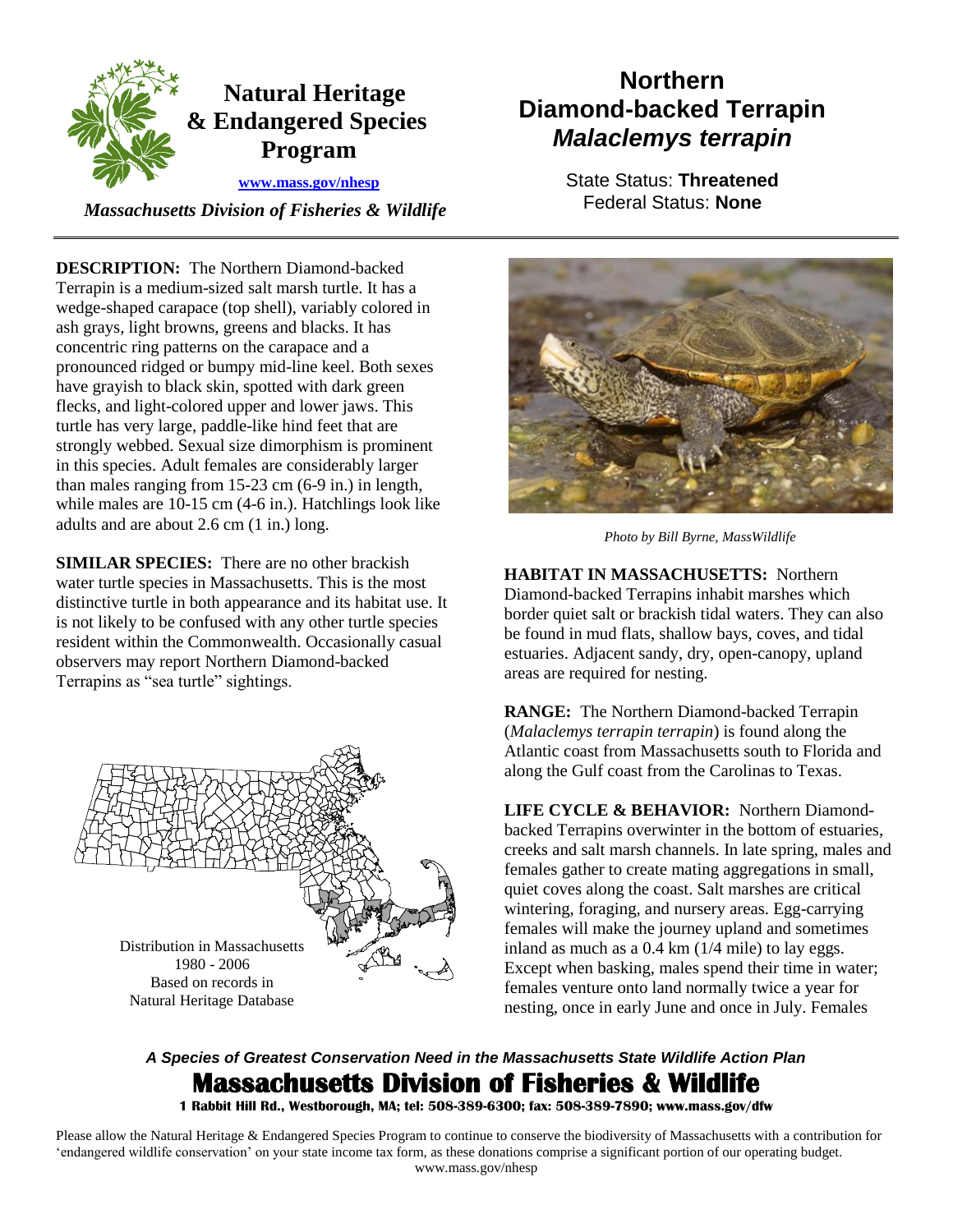travel from water's edge to nesting habitat usually at high tide to reach sites above the high water line. Hatchlings and juveniles are thought to hide among the grasses in brackish water marshes.

The Northern Diamond-backed Terrapin is polygamous (each individual may breed with several others) and mates in the water. Females are capable of retaining viable spermatozoa for up to 4 years without subsequent matings. Females become sexually mature at 8 to 10 years of age (males mature earlier) and are known to live to 40, but this is likely to be an underestimation of longevity. A single female may lay 1-3 nests per year. The female digs a nest about 10-20 cm (4-8 in.) deep and then deposits a clutch of approximately 12 eggs. Most females exhibit nest site fidelity, where they return to the same nesting location year after year.

On Cape Cod, Northern Diamond-backed Terrapins have been observed nesting during both day and night and on both vegetated and unvegetated uplands; in contrast, southern populations have reported nesting only during the day and only on vegetated dunes. Eggs laid in unvegetated areas, although more susceptible to wind erosion, receive more heat, thereby decreasing incubation time. Northern Diamond-backed Terrapins have temperature-dependent sex determination; eggs will develop into males if temperatures are below 28º C (82º F). At temperatures above 30ºC (86ºF), females will develop. At temperatures ranging from 28-30 ºC (82 86ºF), there will be a mixture of males and females.

Incubation of eggs in Massachusetts lasts between 59 and 116 days depending on temperature. It may take from 2 to 11 days after the eggs hatch for the young turtles to emerge and start the hazardous trip from the nest to the water. Part of this time may be spent rotating towards the sun in what is thought to be an orientation behavior. When the climate is unseasonably cold, some hatchlings may overwinter in their nests waiting until the following May to erupt from the sand.

Northern Diamond-backed Terrapins feed on crabs, mollusks, crustaceans, insects, fish, and carrion. They forage in the water.

**THREATS:** Northern Diamond-backed Terrapin population declines have been documented in many areas with a number of factors contributing to these declines. This species was nearly wiped out by gourmet the harvest of Northern Diamond-backed Terrapins is illegal in Massachusetts. However, other human activities continue to threaten this species.

consumption around the turn of the 20<sup>th</sup> century. Today,<br>the harvest of Northern Diamond-backed Terrapins is<br>ilegal in Massachusetts. However, other human<br>activities continue to threaten this species.<br>Reduction of salt m Reduction of salt marsh habitat and alteration of water composition due to ditching, dredging and channelization, loss of sandy nesting habitats, and destruction of dune areas continue to contribute to the decline of the Northern Diamond-backed Terrapin in Massachusetts. "Armoring" and sea-walling coasts thwart Northern Diamond-backed Terrapin access to upland nesting areas. Sea level rise and climate change are also potential threats to terrapins and their salt marsh habitat.

One of the Northern Diamond-backed Terrapin's healthiest populations in Massachusetts is located on Cape Cod. Today, this area is also heavily used for recreational activities. Human activity may disrupt nesting turtles and hatchlings. Off-road vehicles increase the chances of disturbing, injuring or killing nesting females, crushing nests, and killing migrating hatchlings. When interrupted, females will abort nesting attempts which may have taken hours.

Additional causes of mortality are pollution and roads, as well as predation of eggs and hatchlings by predators whose unnaturally high populations are encouraged by high human densities. As air breathers, Northern Diamond-backed Terrapins get trapped and drown in improperly discarded "ghost" netting, as well as bycatch in estuarine crab traps. Nesting females often must cross roads to get to appropriate nesting habitat.

### **MANAGEMENT RECOMMENDATIONS:**

Northern Diamond-backed Terrapin habitat needs to be targeted for protection and management. NHESP records can be used to assess and prioritize areas based on the extent, quality, and juxtaposition of habitats and their predicted ability to support self-sustaining populations of Northern Diamond-backed Terrapins. Given limited conservation funds, alternatives to outright purchase of conservation land for nesting habitat is an important component to the conservation strategy. These can include Conservation Restrictions (CRs) and Agricultural Preservation Restrictions (APRs). Another method of protecting large blocks of land is allowing the building of small or clustered roadside developments in

### *A Species of Greatest Conservation Need in the Massachusetts State Wildlife Action Plan*

 Please allow the Natural Heritage & Endangered Species Program to continue to conserve the biodiversity of Massachusetts with a contribution for 'endangered wildlife conservation' on your state income tax form, as these donations comprise a significant portion of our operating budget. www.mass.gov/nhesp